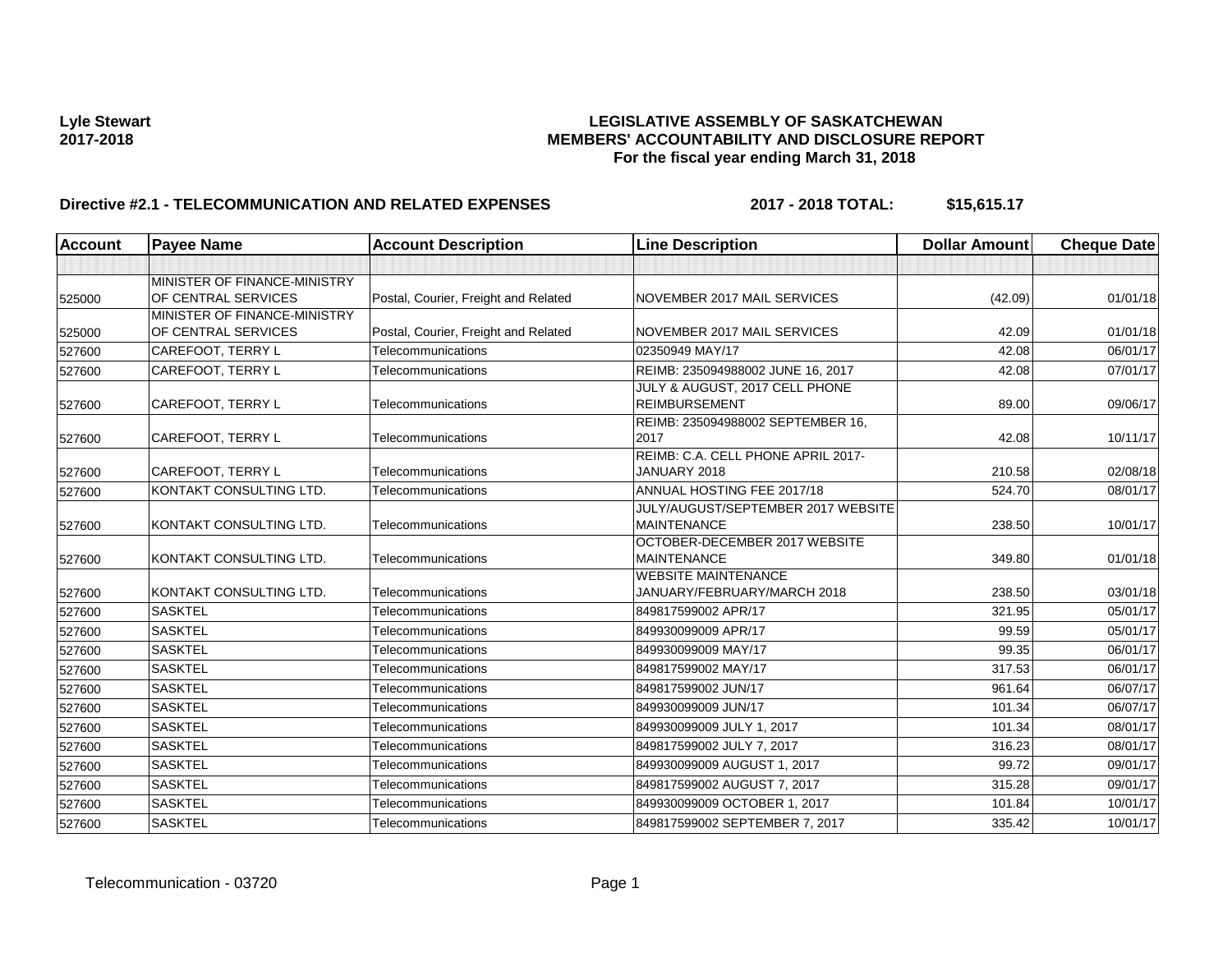# Lyle Stewart<br>LEGISLATIVE ASSEMBLY OF SASKATCHEWAN<br>MEMBERS' ACCOUNTABILITY AND DISCLOSURE REF **2017-2018 MEMBERS' ACCOUNTABILITY AND DISCLOSURE REPORT For the fiscal year ending March 31, 2018**

# Directive #2.1 - TELECOMMUNICATION AND RELATED EXPENSES 2017 - 2018 TOTAL: \$15,615.17

| <b>Account</b> | <b>Payee Name</b> | <b>Account Description</b>    | <b>Line Description</b>            | <b>Dollar Amount</b> | <b>Cheque Date</b> |
|----------------|-------------------|-------------------------------|------------------------------------|----------------------|--------------------|
|                |                   |                               |                                    |                      |                    |
| 527600         | <b>SASKTEL</b>    | Telecommunications            | 849930099009 SEPTEMBER 1, 2017     | 101.38               | 10/01/17           |
| 527600         | <b>SASKTEL</b>    | Telecommunications            | 849930099009 NOVEMBER 1, 2017      | 102.62               | 11/01/17           |
| 527600         | <b>SASKTEL</b>    | Telecommunications            | 849817599002 OCTOBER 7, 2017       | 339.01               | 11/01/17           |
| 527600         | <b>SASKTEL</b>    | Telecommunications            | 849817599002 NOVEMBER 7, 2017      | 341.53               | 11/07/17           |
| 527600         | <b>SASKTEL</b>    | Telecommunications            | 849930099009 DECEMBER 1, 2017      | 99.35                | 12/01/17           |
| 527600         | <b>SASKTEL</b>    | Telecommunications            | 849817599002 DECEMBER 7, 2017      | 344.43               | 01/01/18           |
| 527600         | <b>SASKTEL</b>    | Telecommunications            | 849930099009 FEBRUARY 1, 2018      | 99.69                | 02/01/18           |
| 527600         | <b>SASKTEL</b>    | Telecommunications            | 849817599002 JANUARY 7, 2018       | 319.91               | 02/01/18           |
| 527600         | <b>SASKTEL</b>    | Telecommunications            | 849930099009 JANUARY 1, 2018       | 99.84                | 02/01/18           |
| 527600         | <b>SASKTEL</b>    | Telecommunications            | 849817599002 FEBRUARY 7, 2018      | 352.98               | 02/07/18           |
| 527600         | <b>SASKTEL</b>    | Telecommunications            | 849930099009 MARCH 1, 2018         | 103.23               | 03/01/18           |
| 527600         | <b>SASKTEL</b>    | Telecommunications            | 949817599002 MARCH 7, 2018         | 322.89               | 03/07/18           |
| 527600         | <b>SASKTEL</b>    | Telecommunications            | RTV - L. STEWART - PERSONAL USE    | (250.00)             | 03/31/18           |
| 527600         | <b>SHAW CABLE</b> | Telecommunications            | 055-6079-6239 APR 16-MAY 15, 2017  | 82.90                | 04/01/17           |
| 527600         | <b>SHAW CABLE</b> | Telecommunications            | MAY 16 - JUNE 15, 2017             | 83.69                | 05/01/17           |
| 527600         | <b>SHAW CABLE</b> | Telecommunications            | 055-6079-6239 JUN - JUL/17         | 83.69                | 06/01/17           |
| 527600         | <b>SHAW CABLE</b> | Telecommunications            | 055-6079-6239 JUL 16- AUG 15, 2017 | 84.75                | 07/01/17           |
| 527600         | <b>SHAW CABLE</b> | Telecommunications            | 055-6079-6239 AUG 16-SEPT 15, 2017 | 85.81                | 08/01/17           |
| 527600         | <b>SHAW CABLE</b> | Telecommunications            | SEPTEMBER 16 - 0CTOBER 15, 2017    | 85.81                | 09/01/17           |
| 527600         | <b>SHAW CABLE</b> | Telecommunications            | OCTOBER 16 - NOVEMBER 15, 2017     | 85.81                | 10/01/17           |
| 527600         | <b>SHAW CABLE</b> | Telecommunications            | NOVEMBER 16 - DECEMBER 15, 2017    | 85.81                | 11/01/17           |
| 527600         | <b>SHAW CABLE</b> | Telecommunications            | NOVEMBER 16 - DECEMBER 16, 2017    | 85.81                | 12/01/17           |
| 527600         | <b>SHAW CABLE</b> | Telecommunications            | JANUARY 16 - FEBRUARY 15, 2018     | 85.81                | 01/01/18           |
| 527600         | <b>SHAW CABLE</b> | Telecommunications            | FEBRUARY 16 - MARCH 15, 2018       | 85.81                | 02/01/18           |
| 527600         | <b>SHAW CABLE</b> | Telecommunications            | MARCH 16 - APRIL 15, 2018          | 85.81                | 03/01/18           |
| 527600         | <b>SHAW CABLE</b> | Telecommunications            | MARCH 16 - APRIL 15, 2018          | 65.61                | 03/01/18           |
| 527600         | <b>SHAW CABLE</b> | Telecommunications            | MARCH 16 - APRIL 15, 2018          | (65.61)              | 03/01/18           |
| 530600         | <b>SASKTEL</b>    | <b>Placement - Tender Ads</b> | 849817599002 APR/17                | 656.15               | 05/01/17           |
| 530600         | <b>SASKTEL</b>    | Placement - Tender Ads        | 849817599002 MAY/17                | 626.65               | 06/01/17           |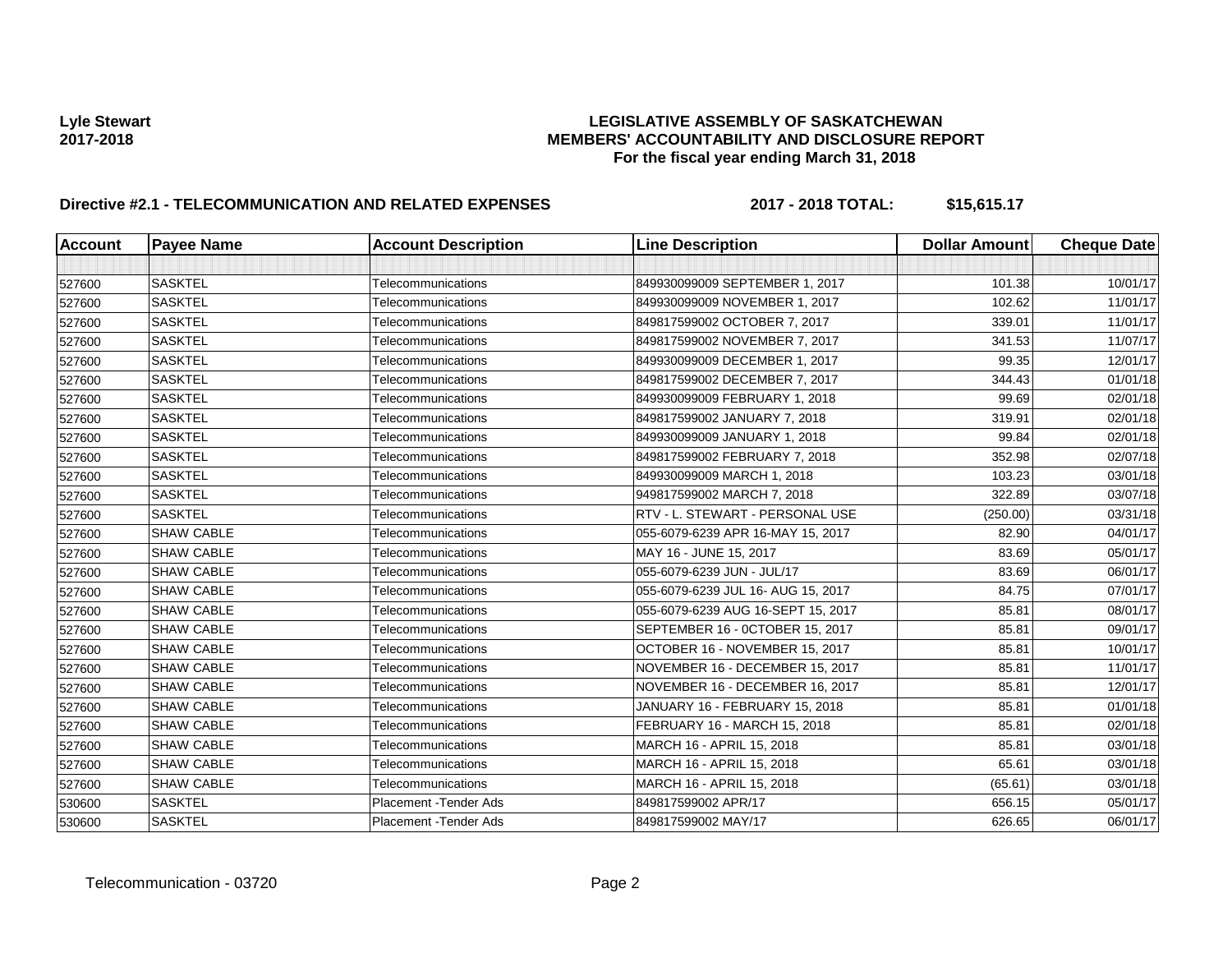# Lyle Stewart<br>LEGISLATIVE ASSEMBLY OF SASKATCHEWAN<br>MEMBERS' ACCOUNTABILITY AND DISCLOSURE REF **2017-2018 MEMBERS' ACCOUNTABILITY AND DISCLOSURE REPORT For the fiscal year ending March 31, 2018**

# Directive #2.1 - TELECOMMUNICATION AND RELATED EXPENSES 2017 - 2018 TOTAL: \$15,615.17

| <b>Account</b> | <b>Payee Name</b> | <b>Account Description</b> | <b>Line Description</b>        | <b>Dollar Amountl</b> | <b>Cheque Date</b> |
|----------------|-------------------|----------------------------|--------------------------------|-----------------------|--------------------|
|                |                   |                            |                                |                       |                    |
| 530600         | <b>SASKTEL</b>    | Placement - Tender Ads     | 849817599002 JULY 7, 2017      | 685.35                | 08/01/17           |
| 530600         | <b>SASKTEL</b>    | Placement - Tender Ads     | 849817599002 AUGUST 7, 2017    | 685.35                | 09/01/17           |
| 530600         | <b>SASKTEL</b>    | Placement - Tender Ads     | 849817599002 SEPTEMBER 7, 2017 | 685.35                | 10/01/17           |
| 530600         | <b>SASKTEL</b>    | Placement - Tender Ads     | 849817599002 OCTOBER 7, 2017   | 654.90                | 11/01/17           |
| 530600         | <b>SASKTEL</b>    | Placement - Tender Ads     | 849817599002 NOVEMBER 7, 2017  | 654.90                | 11/07/17           |
| 530600         | <b>SASKTEL</b>    | Placement - Tender Ads     | 849817599002 DECEMBER 7, 2017  | 654.90                | 01/01/18           |
| 530600         | <b>SASKTEL</b>    | Placement - Tender Ads     | 849817599002 JANUARY 7, 2018   | 654.90                | 02/01/18           |
| 530600         | <b>SASKTEL</b>    | Placement - Tender Ads     | 849817599002 FEBRUARY 7, 2018  | 654.90                | 02/07/18           |
| 530600         | <b>SASKTEL</b>    | Placement - Tender Ads     | 949817599002 MARCH 7, 2018     | 654.90                | 03/07/18           |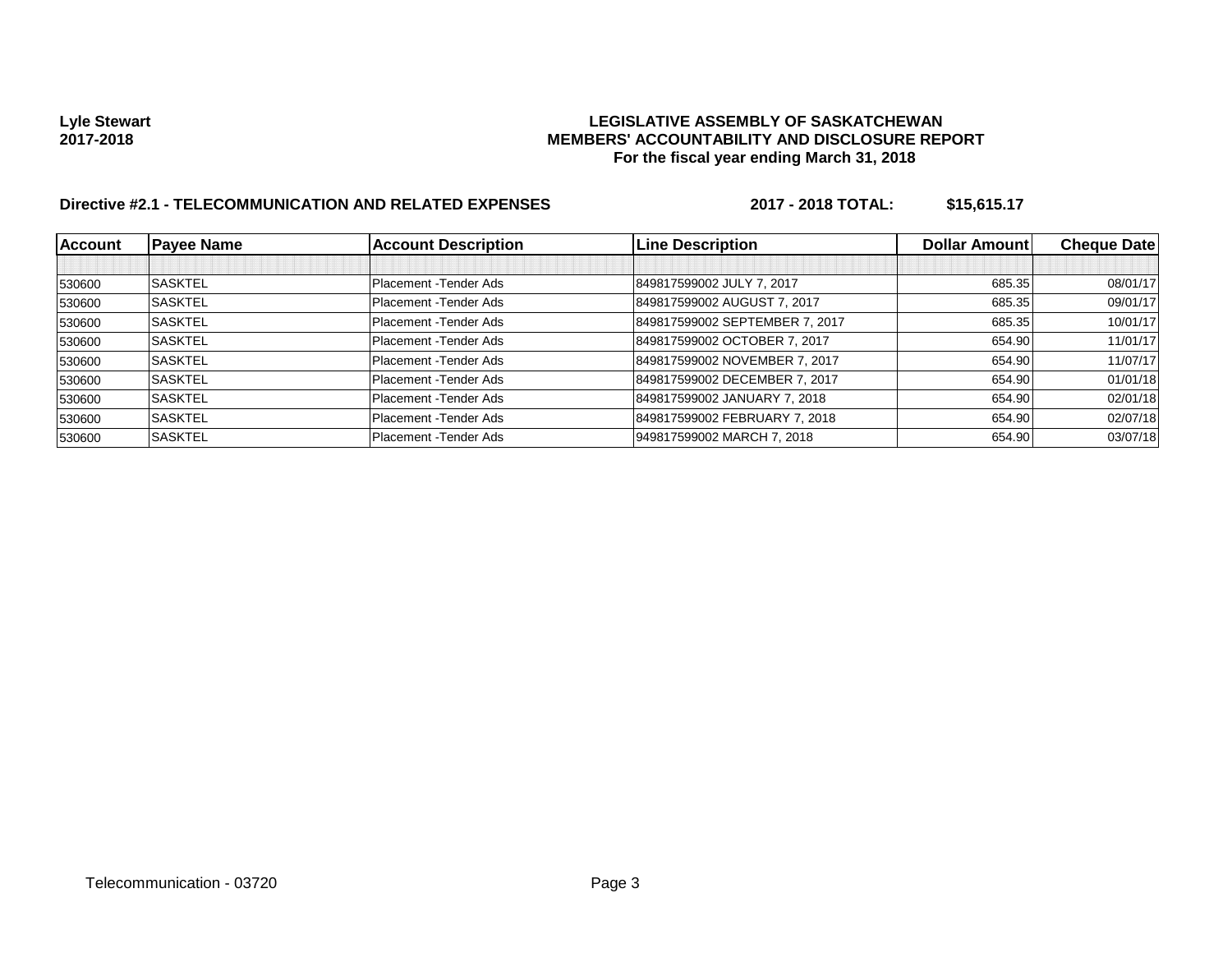## **LEGISLATIVE ASSEMBLY OF SASKATCHEWAN MEMBERS' ACCOUNTABILITY AND DISCLOSURE REPORT For the fiscal year ending March 31, 2018**

# **Directive #3.1 - MLA TRAVEL AND LIVING EXPENSES 2017 - 2018 TOTAL: \$20,893.34**

| <b>Account</b> | <b>Payee Name</b>    | <b>Account Description</b>  | <b>Line Description</b>                            | <b>Dollar Amount</b> | <b>Cheque Date</b> |
|----------------|----------------------|-----------------------------|----------------------------------------------------|----------------------|--------------------|
|                |                      |                             |                                                    |                      |                    |
| 541900         | <b>STEWART, LYLE</b> | <b>Elected Rep - Travel</b> | APRIL REGINA ACCOMMODATION                         | 1.500.00             | 05/01/17           |
| 541900         | <b>STEWART, LYLE</b> | Elected Rep - Travel        | MLA TRAVEL; APR 3 - 27                             | 216.08               | 05/01/17           |
| 541900         | <b>STEWART, LYLE</b> | <b>Elected Rep - Travel</b> | MAY REGINA ACCOMMODATION                           | 1,550.00             | 06/01/17           |
| 541900         | <b>STEWART, LYLE</b> | Elected Rep - Travel        | MLA TRAVEL; MAY 1 - 30                             | 257.37               | 06/01/17           |
| 541900         | <b>STEWART, LYLE</b> | <b>Elected Rep - Travel</b> | MLA TRAVEL: JUN 10                                 | 74.00                | 07/10/17           |
| 541900         | <b>STEWART, LYLE</b> | Elected Rep - Travel        | JUNE REGINA ACCOMMODATION                          | 1,500.00             | 07/10/17           |
| 541900         | <b>STEWART, LYLE</b> | Elected Rep - Travel        | JULY 2017 MLA REGINA<br><b>ACCOMMODATIONS</b>      | 1,550.00             | 08/08/17           |
| 541900         | <b>STEWART, LYLE</b> | <b>Elected Rep - Travel</b> | MLA TRAVEL JULY 1, 2017                            | 170.72               | 08/08/17           |
| 541900         | <b>STEWART, LYLE</b> | <b>Elected Rep - Travel</b> | AUGUST 2017 MLA REGINA<br><b>ACCOMMODATIONS</b>    | 1,550.00             | 09/08/17           |
| 541900         | <b>STEWART, LYLE</b> | <b>Elected Rep - Travel</b> | SEPTEMBER 2017 MLA REGINA<br><b>ACCOMMODATIONS</b> | 1,500.00             | 10/05/17           |
| 541900         | <b>STEWART, LYLE</b> | Elected Rep - Travel        | OCTOBER 2017 MLA REGINA<br><b>ACCOMMODATIONS</b>   | 1.550.00             | 11/09/17           |
| 541900         | <b>STEWART, LYLE</b> | Elected Rep - Travel        | MLA TRAVEL OCTOBER 12 - 31, 2017                   | 213.20               | 11/09/17           |
| 541900         | <b>STEWART, LYLE</b> | Elected Rep - Travel        | NOVEMBER 2017 MLA REGINA<br><b>ACCOMMODATIONS</b>  | 1,500.00             | 12/07/17           |
| 541900         | <b>STEWART, LYLE</b> | <b>Elected Rep - Travel</b> | MLA TRAVEL NOVEMBER 1 - 28, 2017                   | 156.20               | 12/07/17           |
| 541900         | <b>STEWART, LYLE</b> | Elected Rep - Travel        | MLA TRAVEL JANUARY 4-7, 2018                       | 1,329.59             | 03/01/18           |
| 541900         | <b>STEWART, LYLE</b> | <b>Elected Rep - Travel</b> | JANUARY 2018 MLA REGINA<br><b>ACCOMMODATIONS</b>   | 1,550.00             | 03/01/18           |
| 541900         | <b>STEWART, LYLE</b> | Elected Rep - Travel        | DECEMBER 2017 MLA REGINA<br><b>ACCOMMODATIONS</b>  | 1,550.00             | 03/01/18           |
| 541900         | <b>STEWART, LYLE</b> | Elected Rep - Travel        | FEBRUARY 2018 MLA REGINA<br><b>ACCOMMODATIONS</b>  | 1,400.00             | 03/01/18           |
| 541900         | <b>STEWART, LYLE</b> | <b>Elected Rep - Travel</b> | MARCH 12 - 29, 2018                                | 226.18               | 03/27/18           |
| 541900         | <b>STEWART, LYLE</b> | <b>Elected Rep - Travel</b> | MARCH 2018 MLA REGINA<br><b>ACCOMMODATIONS</b>     | 1,550.00             | 03/27/18           |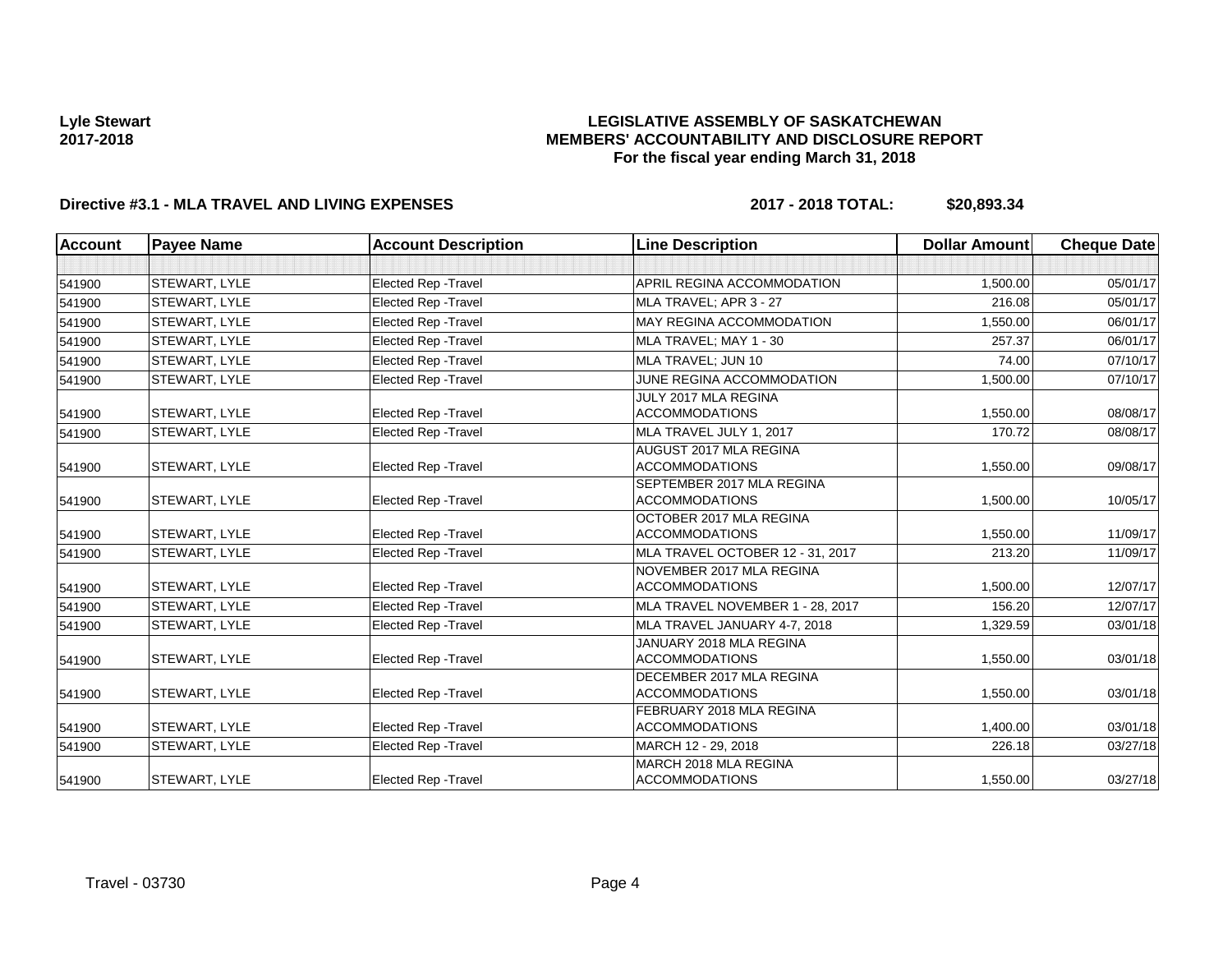## **LEGISLATIVE ASSEMBLY OF SASKATCHEWAN MEMBERS' ACCOUNTABILITY AND DISCLOSURE REPORT For the fiscal year ending March 31, 2018**

| <b>Account</b> | <b>Payee Name</b>             | <b>Account Description</b>                | <b>Line Description</b>        | <b>Dollar Amount</b> | <b>Cheque Date</b> |
|----------------|-------------------------------|-------------------------------------------|--------------------------------|----------------------|--------------------|
|                |                               |                                           |                                |                      |                    |
| 522000         | ZUMSTIEN, KEN                 | Rent of Ground, Buildings and Other Space | APRIL CONSTITUENCY OFFICE RENT | 500.00               | 04/01/17           |
| 522000         | <b>ZUMSTIEN, KEN</b>          | Rent of Ground, Buildings and Other Space | <b>MAY OFFICE RENT</b>         | 500.00               | 04/19/17           |
| 522000         | <b>ZUMSTIEN, KEN</b>          | Rent of Ground, Buildings and Other Space | <b>JUNE OFFICE RENT</b>        | 500.00               | 05/18/17           |
| 522000         | <b>ZUMSTIEN, KEN</b>          | Rent of Ground, Buildings and Other Space | JULY 2017 MLA OFFICE RENT      | 500.00               | 06/07/17           |
| 522000         | <b>ZUMSTIEN, KEN</b>          | Rent of Ground, Buildings and Other Space | AUG. OFFICE RENT               | 500.00               | 07/12/17           |
| 522000         | <b>ZUMSTIEN, KEN</b>          | Rent of Ground, Buildings and Other Space | <b>SEP. OFFICE RENT</b>        | 500.00               | 08/23/17           |
| 522000         | <b>ZUMSTIEN, KEN</b>          | Rent of Ground, Buildings and Other Space | OCTOBER 2017 MLA OFFICE RENT   | 500.00               | 09/15/17           |
| 522000         | <b>ZUMSTIEN, KEN</b>          | Rent of Ground, Buildings and Other Space | NOVEMBER 2017 MLA OFFICE RENT  | 500.00               | 10/18/17           |
| 522000         | <b>ZUMSTIEN, KEN</b>          | Rent of Ground, Buildings and Other Space | DECEMBER 2017 MLA OFFICE RENT  | 500.00               | 11/10/17           |
| 522000         | ZUMSTIEN, KEN                 | Rent of Ground, Buildings and Other Space | JANUARY 2018 MLA OFFICE RENT   | 500.00               | 12/20/17           |
| 522000         | <b>ZUMSTIEN, KEN</b>          | Rent of Ground, Buildings and Other Space | FEBRUARY 2018 MLA OFFICE RENT  | 500.00               | 01/11/18           |
| 522000         | <b>ZUMSTIEN, KEN</b>          | Rent of Ground, Buildings and Other Space | MARCH 2018 MLA OFFICE RENT     | 500.00               | 02/08/18           |
| 522200         | SUCCESS OFFICE SYSTEMS        | Rent of Photocopiers                      | APRIL COPIER LEASE RE1090      | 55.35                | 05/01/17           |
| 522200         | SUCCESS OFFICE SYSTEMS        | Rent of Photocopiers                      | MAY COPIER LEASE RE1090        | 55.92                | 06/01/17           |
| 522200         | <b>SUCCESS OFFICE SYSTEMS</b> | <b>Rent of Photocopiers</b>               | <b>COPIER CHARGES</b>          | 54.93                | 07/01/17           |
| 522200         | <b>SUCCESS OFFICE SYSTEMS</b> | Rent of Photocopiers                      | JULY COPIER LEASE RE1090       | 55.47                | 08/01/17           |
| 522200         | <b>SUCCESS OFFICE SYSTEMS</b> | Rent of Photocopiers                      | <b>COPIER CHARGES</b>          | 55.05                | 09/01/17           |
| 522200         | <b>SUCCESS OFFICE SYSTEMS</b> | Rent of Photocopiers                      | <b>COPIER CHARGES</b>          | 55.83                | 10/01/17           |
| 522200         | <b>SUCCESS OFFICE SYSTEMS</b> | Rent of Photocopiers                      | <b>COPIER CHARGES</b>          | 54.76                | 11/01/17           |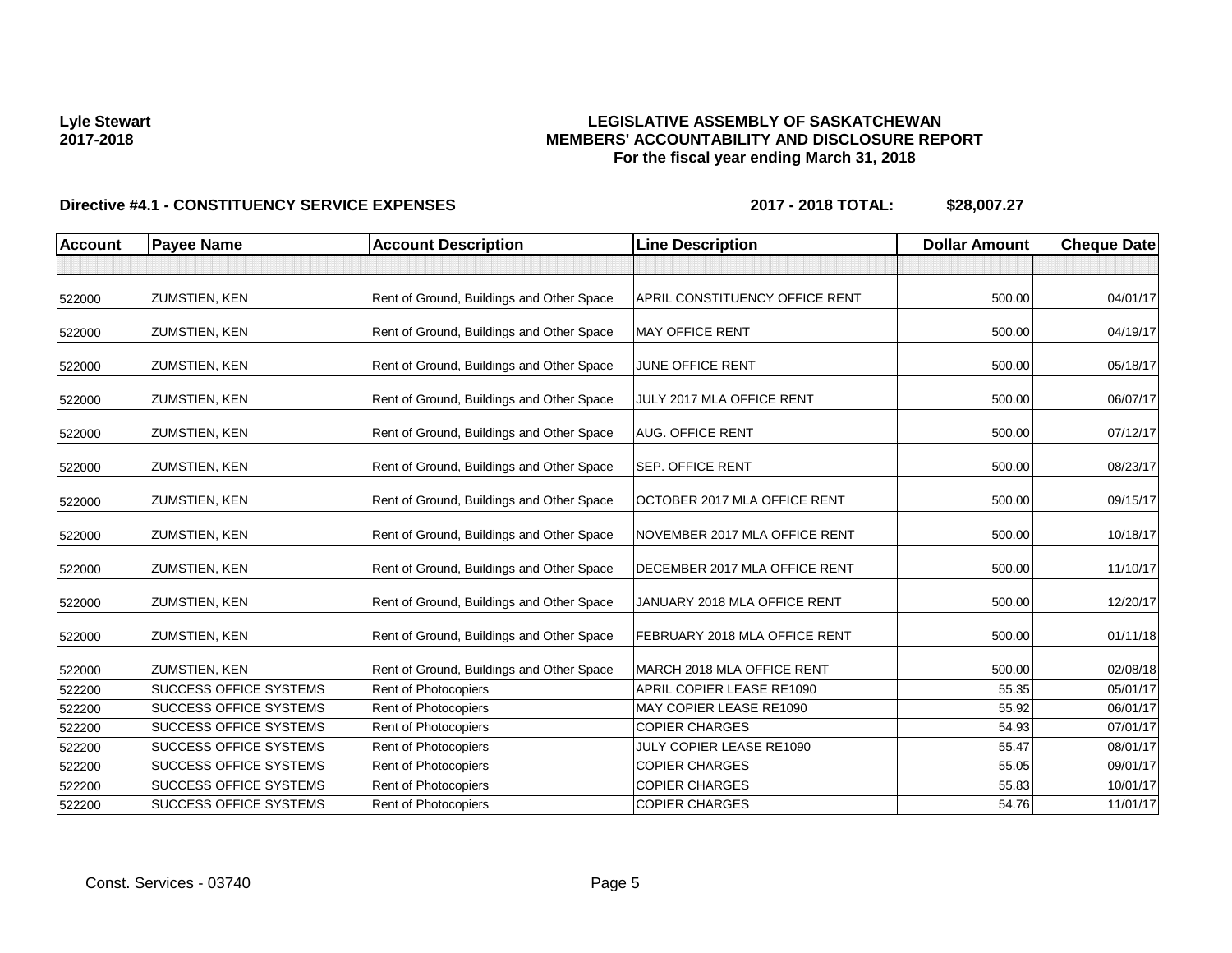## **LEGISLATIVE ASSEMBLY OF SASKATCHEWAN MEMBERS' ACCOUNTABILITY AND DISCLOSURE REPORT For the fiscal year ending March 31, 2018**

| <b>Account</b> | <b>Payee Name</b>                                   | <b>Account Description</b>           | <b>Line Description</b>           | <b>Dollar Amount</b> | <b>Cheque Date</b> |
|----------------|-----------------------------------------------------|--------------------------------------|-----------------------------------|----------------------|--------------------|
|                |                                                     |                                      |                                   |                      |                    |
|                | <b>WAWANESA MUTUAL INSURANCE</b>                    |                                      |                                   |                      |                    |
| 522500         | ICO.                                                | <b>Insurance Premiums</b>            | M21075204 OFFICE INSURANCE        | 602.08               | 02/01/18           |
| 522700         | SASKPOWER CORPORATION                               | Utilities - Electricity and Nat Gas  | 500001216067 MAR/17               | 88.63                | 05/01/17           |
| 522700         | <b>SASKPOWER CORPORATION</b>                        | Utilities - Electricity and Nat Gas  | 5000 0121 6067 MAY/17             | 84.11                | 06/01/17           |
| 522700         | SASKPOWER CORPORATION                               | Utilities - Electricity and Nat Gas  | 500001216067 APR/17               | 79.19                | 06/01/17           |
| 522700         | SASKPOWER CORPORATION                               | Utilities - Electricity and Nat Gas  | 500001216067 JUNE 30, 2017        | 122.82               | 08/01/17           |
| 522700         | SASKPOWER CORPORATION                               | Utilities - Electricity and Nat Gas  | 500001216067 JUL/17               | 111.40               | 08/01/17           |
| 522700         | SASKPOWER CORPORATION                               | Utilities - Electricity and Nat Gas  | 500001216067 AUGUST 31, 2017      | 29.21                | 09/01/17           |
| 522700         | <b>SASKPOWER CORPORATION</b>                        | Utilities - Electricity and Nat Gas  | 500001216067 SEPTEMBER 29, 2017   | 95.24                | 10/01/17           |
| 522700         | <b>SASKPOWER CORPORATION</b>                        | Utilities - Electricity and Nat Gas  | 500001216067 OCTOBER 31, 2017     | 87.24                | 11/22/17           |
| 522700         | <b>SASKPOWER CORPORATION</b>                        | Utilities - Electricity and Nat Gas  | 500001216067 NOVEMBER 30, 2017    | 45.76                | 12/01/17           |
| 522700         | <b>SASKPOWER CORPORATION</b>                        | Utilities - Electricity and Nat Gas  | 500001216067 DECEMBER 29, 2017    | 82.92                | 02/01/18           |
| 522700         | <b>SASKPOWER CORPORATION</b>                        | Utilities - Electricity and Nat Gas  | 500001216067 JANUARY 31, 2018     | 85.70                | 02/01/18           |
| 522700         | <b>SASKPOWER CORPORATION</b>                        | Utilities - Electricity and Nat Gas  | 500001216067 FEBRUARY 28, 2018    | 34.76                | 03/01/18           |
| 525000         | <b>CAREFOOT, TERRY L</b>                            | Postal, Courier, Freight and Related | POSTAGE/C.A. TRAVEL               | 6.95                 | 10/11/17           |
| 525000         | CAREFOOT, TERRY L                                   | Postal, Courier, Freight and Related | <b>POSTAGE</b>                    | 223.13               | 12/06/17           |
| 525000         | MINISTER OF FINANCE-MINISTRY<br>OF CENTRAL SERVICES | Postal, Courier, Freight and Related | FEB. MAIL SERVICES                | 35.10                | 05/01/17           |
| 525000         | MINISTER OF FINANCE-MINISTRY<br>OF CENTRAL SERVICES | Postal, Courier, Freight and Related | APRIL 2017 MAIL SERVICES          | 40.97                | 07/01/17           |
| 525000         | MINISTER OF FINANCE-MINISTRY<br>OF CENTRAL SERVICES | Postal, Courier, Freight and Related | <b>JUNE MAIL SERVICES</b>         | 41.00                | 08/01/17           |
| 525000         | MINISTER OF FINANCE-MINISTRY<br>OF CENTRAL SERVICES | Postal, Courier, Freight and Related | MAY 2017 MAIL SERVICES            | 40.97                | 08/01/17           |
| 525000         | MINISTER OF FINANCE-MINISTRY<br>OF CENTRAL SERVICES | Postal, Courier, Freight and Related | AUGUST 2017 MAIL SERVICES         | 42.05                | 10/01/17           |
| 525000         | MINISTER OF FINANCE-MINISTRY<br>OF CENTRAL SERVICES | Postal, Courier, Freight and Related | <b>JULY 2017 MAIL SERVICES</b>    | 42.05                | 10/01/17           |
| 525000         | MINISTER OF FINANCE-MINISTRY<br>OF CENTRAL SERVICES | Postal, Courier, Freight and Related | <b>OCTOBER 2017 MAIL SERVICES</b> | 42.09                | 12/01/17           |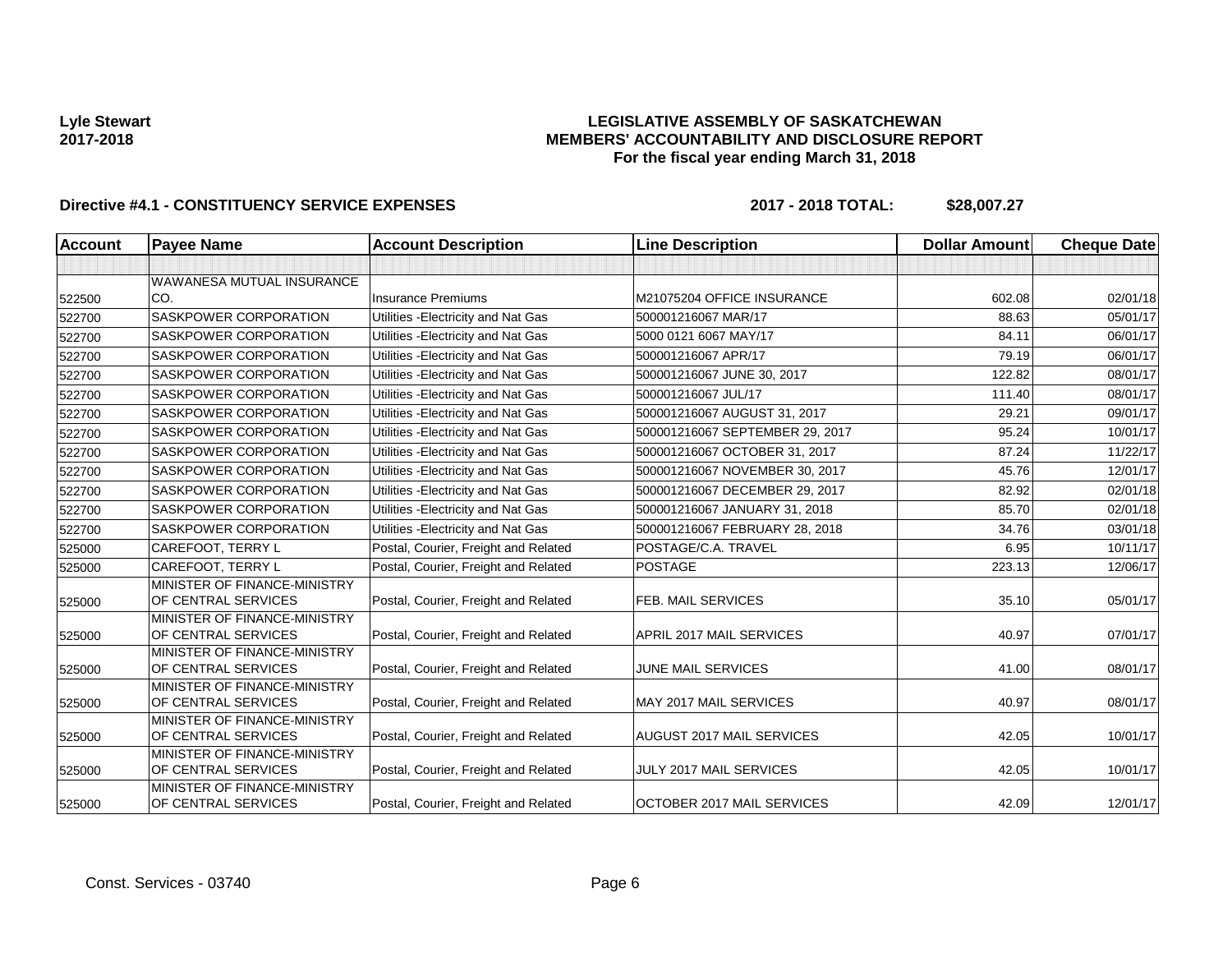## **LEGISLATIVE ASSEMBLY OF SASKATCHEWAN MEMBERS' ACCOUNTABILITY AND DISCLOSURE REPORT For the fiscal year ending March 31, 2018**

| <b>Account</b> | <b>Payee Name</b>                                   | <b>Account Description</b>           | <b>Line Description</b>      | <b>Dollar Amount</b> | <b>Cheque Date</b> |
|----------------|-----------------------------------------------------|--------------------------------------|------------------------------|----------------------|--------------------|
|                |                                                     |                                      |                              |                      |                    |
|                | MINISTER OF FINANCE-MINISTRY                        |                                      |                              |                      |                    |
| 525000         | OF CENTRAL SERVICES                                 | Postal, Courier, Freight and Related | SEPTEMBER 2017 MAIL SERVICES | 42.09                | 12/01/17           |
|                | MINISTER OF FINANCE-MINISTRY                        |                                      |                              |                      |                    |
| 525000         | OF CENTRAL SERVICES                                 | Postal, Courier, Freight and Related | NOVEMBER 2017 MAIL SERVICES  | 42.09                | 01/01/18           |
|                | MINISTER OF FINANCE-MINISTRY                        |                                      |                              |                      |                    |
| 525000         | OF CENTRAL SERVICES                                 | Postal, Courier, Freight and Related | DECEMBER 2017 MAIL SERVICES  | 42.09                | 02/01/18           |
|                | MINISTER OF FINANCE-MINISTRY                        |                                      |                              |                      |                    |
| 525000         | OF CENTRAL SERVICES                                 | Postal, Courier, Freight and Related | JANUARY 2018 MAIL SERVICES   | 42.09                | 03/08/18           |
|                | MINISTER OF FINANCE-MINISTRY                        |                                      |                              |                      |                    |
| 525000         | OF CENTRAL SERVICES                                 | Postal, Courier, Freight and Related | FEBRUARY 2018 MAIL SERVICES  | 42.13                | 03/22/18           |
|                | MINISTER OF FINANCE-MINISTRY<br>OF CENTRAL SERVICES | Postal, Courier, Freight and Related | MARCH 2018 MAIL SERVICES     | 42.11                | 03/31/18           |
| 525000         |                                                     |                                      |                              | 607.15               |                    |
| 530300         | <b>MARU GROUP CANADA INC.</b>                       | Primary Research/Focus group         | AD HOC CONSULTING - NO GST   |                      | 07/01/17           |
| 530300         | <b>MARU GROUP CANADA INC.</b>                       | Primary Research/Focus group         | AD HOC CONSULTING - NO GST   | 646.74               | 01/01/18           |
| 530300         | MARU GROUP CANADA INC.                              | Primary Research/Focus group         | AD HOC CONSULTING - NO GST   | 632.97               | 03/01/18           |
|                |                                                     |                                      |                              |                      |                    |
| 530500         | 101142236 SASKATCHEWAN LTD.                         | Media Placement                      | <b>ADVERTISING</b>           | 199.00               | 02/01/18           |
| 530500         | 101142236 SASKATCHEWAN LTD.                         | Media Placement                      | <b>ADVERTISING</b>           | 235.00               | 02/01/18           |
|                |                                                     |                                      |                              |                      |                    |
| 530500         | 101142236 SASKATCHEWAN LTD.                         | Media Placement                      | ADVERTISING - NO GST         | 700.00               | 02/01/18           |
|                | <b>AVONLEA HERITAGE HOUSE</b>                       |                                      |                              |                      |                    |
| 530500         | <b>MUSEUM</b>                                       | Media Placement                      | <b>ADVERTISING</b>           | 100.00               | 09/06/17           |
| 530500         | <b>FABMAR COMMUNICATIONS LTD.</b>                   | Media Placement                      | ADVERTISING - NO GST         | 52.16                | 03/01/18           |
| 530500         | <b>FABMAR COMMUNICATIONS LTD.</b>                   | Media Placement                      | ADVERTISING - NO GST         | 52.16                | 03/01/18           |
|                | <b>GOLDEN WEST BROADCASTING</b>                     |                                      |                              |                      |                    |
| 530500         | LTD.                                                | Media Placement                      | ADVERTISING - NO GST         | 34.23                | 03/01/18           |
|                | GOLDEN WEST BROADCASTING                            |                                      |                              |                      |                    |
| 530500         | LTD.                                                | Media Placement                      | <b>ADVERTISING</b>           | 66.98                | 03/01/18           |
|                | <b>GOLDEN WEST BROADCASTING</b>                     |                                      |                              |                      |                    |
| 530500         | LTD.                                                | Media Placement                      | ADVERTISING - NO GST         | 80.37                | 03/01/18           |
| 530500         | HARVARD BROADCASTING INC.                           | Media Placement                      | <b>ADVERTISING</b>           | 159.70               | 03/01/18           |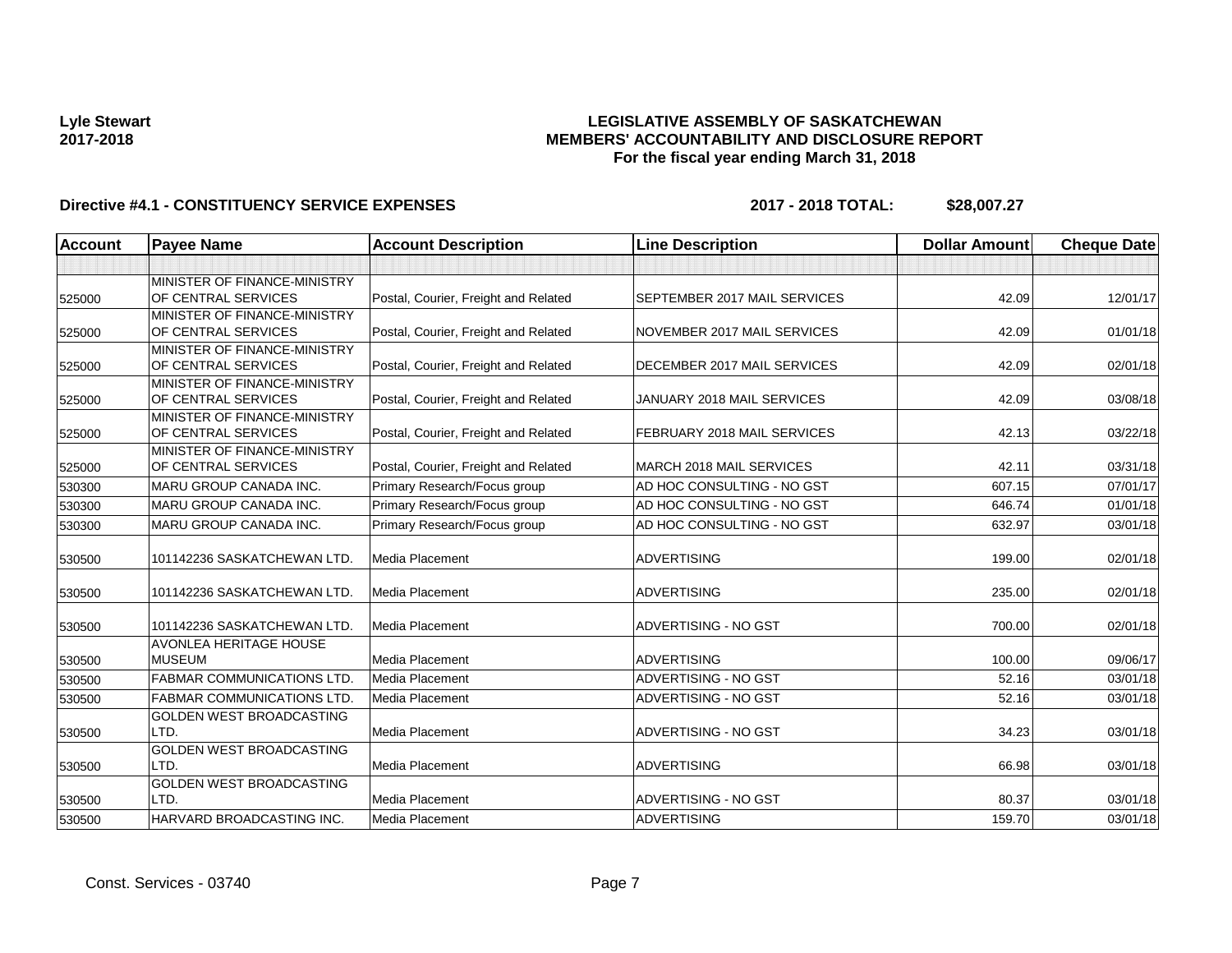## **LEGISLATIVE ASSEMBLY OF SASKATCHEWAN MEMBERS' ACCOUNTABILITY AND DISCLOSURE REPORT For the fiscal year ending March 31, 2018**

| <b>Account</b> | <b>Payee Name</b>                             | <b>Account Description</b> | <b>Line Description</b> | <b>Dollar Amount</b> | <b>Cheque Date</b> |
|----------------|-----------------------------------------------|----------------------------|-------------------------|----------------------|--------------------|
|                |                                               |                            |                         |                      |                    |
| 530500         | <b>JIM PATTISON BROADCAST</b><br><b>GROUP</b> | Media Placement            | <b>ADVERTISING</b>      | 72.14                | 03/01/18           |
|                | <b>JIM PATTISON BROADCAST</b>                 |                            |                         |                      |                    |
| 530500         | <b>GROUP</b>                                  | <b>Media Placement</b>     | <b>ADVERTISING</b>      | 69.07                | 03/01/18           |
| 530500         | <b>LAST MOUNTAIN TIMES LTD.</b>               | Media Placement            | ADVERTISING - NO GST    | 345.80               | 02/08/18           |
| 530500         | <b>MEDICINE HAT NEWS</b>                      | Media Placement            | <b>ADVERTISING</b>      | 290.00               | 05/01/17           |
| 530500         | MEDICINE HAT NEWS                             | <b>Media Placement</b>     | <b>ADVERTISING</b>      | 58.00                | 08/01/17           |
| 530500         | <b>MEDICINE HAT NEWS</b>                      | Media Placement            | <b>ADVERTISING</b>      | 290.00               | 08/01/17           |
| 530500         | <b>MEDICINE HAT NEWS</b>                      | Media Placement            | <b>ADVERTISING</b>      | 97.50                | 01/01/18           |
| 530500         | MOOSE JAW EXPRESS.COM                         | Media Placement            | <b>ADVERTISING</b>      | 100.00               | 05/01/17           |
| 530500         | MOOSE JAW EXPRESS.COM                         | Media Placement            | <b>ADVERTISING</b>      | 100.00               | 05/01/17           |
| 530500         | MOOSE JAW EXPRESS.COM                         | Media Placement            | <b>ADVERTISING</b>      | 100.00               | 06/01/17           |
| 530500         | MOOSE JAW EXPRESS.COM                         | Media Placement            | <b>ADVERTISING</b>      | 349.00               | 06/01/17           |
| 530500         | MOOSE JAW EXPRESS.COM                         | Media Placement            | <b>ADVERTISING</b>      | 100.00               | 06/01/17           |
| 530500         | MOOSE JAW EXPRESS.COM                         | Media Placement            | <b>ADVERTISING</b>      | 100.00               | 06/01/17           |
| 530500         | MOOSE JAW EXPRESS.COM                         | Media Placement            | <b>ADVERTISING</b>      | 100.00               | 08/01/17           |
| 530500         | MOOSE JAW EXPRESS.COM                         | Media Placement            | <b>ADVERTISING</b>      | 100.00               | 08/01/17           |
| 530500         | MOOSE JAW EXPRESS.COM                         | Media Placement            | <b>ADVERTISING</b>      | 100.00               | 08/01/17           |
| 530500         | MOOSE JAW EXPRESS.COM                         | Media Placement            | <b>ADVERTISING</b>      | 100.00               | 08/01/17           |
| 530500         | MOOSE JAW EXPRESS.COM                         | Media Placement            | <b>ADVERTISING</b>      | 100.00               | 09/01/17           |
| 530500         | MOOSE JAW EXPRESS.COM                         | Media Placement            | <b>ADVERTISING</b>      | 100.00               | 09/01/17           |
| 530500         | MOOSE JAW EXPRESS.COM                         | Media Placement            | <b>ADVERTISING</b>      | 100.00               | 10/01/17           |
| 530500         | MOOSE JAW EXPRESS.COM                         | Media Placement            | <b>ADVERTISING</b>      | 100.00               | 10/01/17           |
| 530500         | MOOSE JAW EXPRESS.COM                         | Media Placement            | <b>ADVERTISING</b>      | 89.00                | 10/11/17           |
| 530500         | MOOSE JAW EXPRESS.COM                         | Media Placement            | <b>ADVERTISING</b>      | 100.00               | 11/01/17           |
| 530500         | MOOSE JAW EXPRESS.COM                         | Media Placement            | <b>ADVERTISING</b>      | 149.00               | 11/08/17           |
| 530500         | MOOSE JAW EXPRESS.COM                         | Media Placement            | <b>ADVERTISING</b>      | 100.00               | 11/08/17           |
| 530500         | MOOSE JAW EXPRESS.COM                         | Media Placement            | <b>ADVERTISING</b>      | 100.00               | 12/01/17           |
| 530500         | MOOSE JAW EXPRESS.COM                         | Media Placement            | <b>ADVERTISING</b>      | 100.00               | 12/01/17           |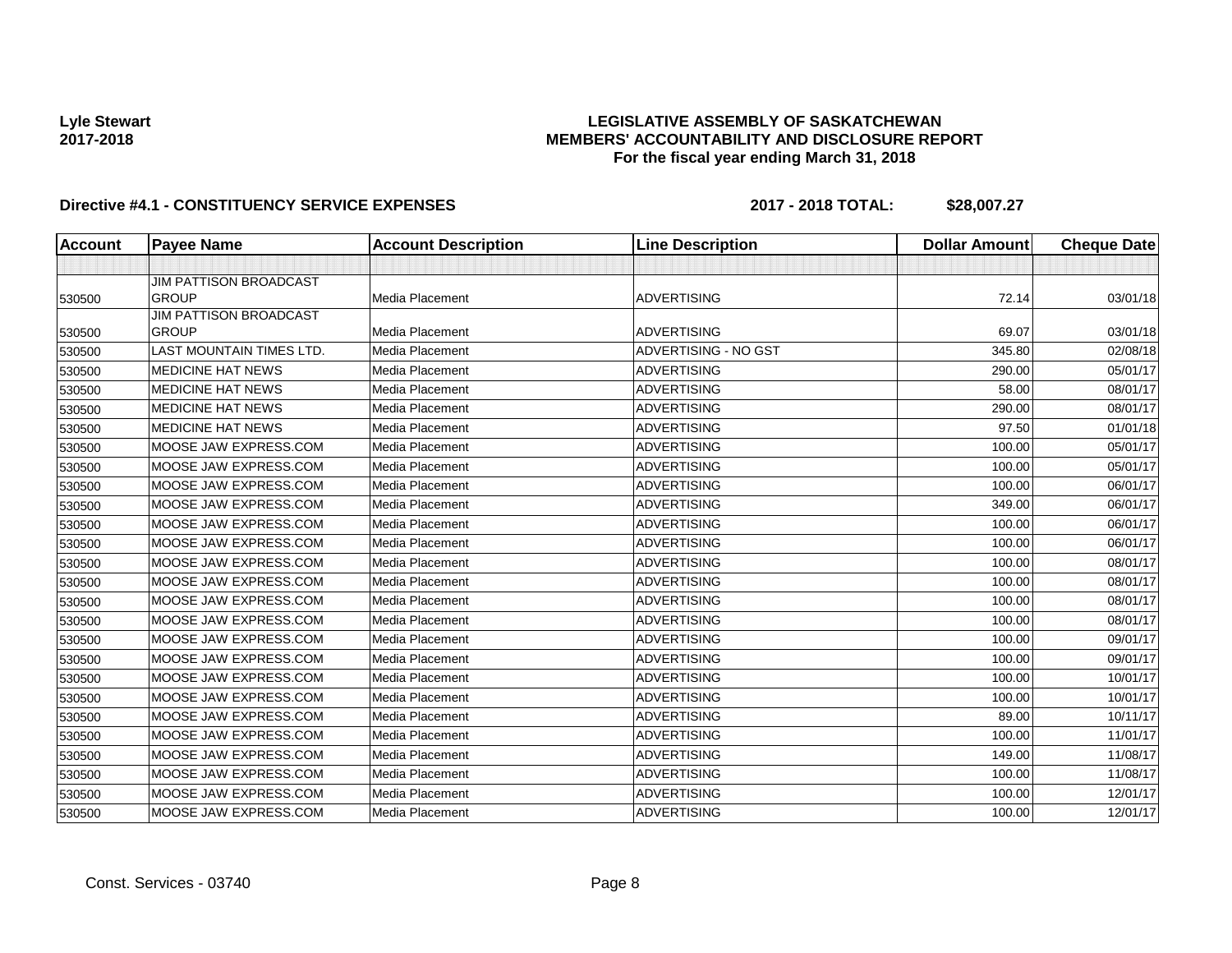## **LEGISLATIVE ASSEMBLY OF SASKATCHEWAN MEMBERS' ACCOUNTABILITY AND DISCLOSURE REPORT For the fiscal year ending March 31, 2018**

| <b>Account</b> | <b>Payee Name</b>         | <b>Account Description</b> | <b>Line Description</b> | <b>Dollar Amount</b> | <b>Cheque Date</b> |
|----------------|---------------------------|----------------------------|-------------------------|----------------------|--------------------|
|                |                           |                            |                         |                      |                    |
| 530500         | MOOSE JAW EXPRESS.COM     | Media Placement            | <b>ADVERTISING</b>      | 100.00               | 12/06/17           |
| 530500         | MOOSE JAW EXPRESS.COM     | <b>Media Placement</b>     | <b>ADVERTISING</b>      | 100.00               | 01/01/18           |
| 530500         | MOOSE JAW EXPRESS.COM     | Media Placement            | <b>ADVERTISING</b>      | 100.00               | 02/01/18           |
| 530500         | MOOSE JAW EXPRESS.COM     | Media Placement            | <b>ADVERTISING</b>      | 100.00               | 02/01/18           |
| 530500         | MOOSE JAW EXPRESS.COM     | Media Placement            | <b>ADVERTISING</b>      | 100.00               | 02/01/18           |
| 530500         | MOOSE JAW EXPRESS.COM     | Media Placement            | <b>ADVERTISING</b>      | 149.00               | 02/01/18           |
| 530500         | MOOSE JAW EXPRESS.COM     | Media Placement            | <b>ADVERTISING</b>      | 100.00               | 03/01/18           |
| 530500         | MOOSE JAW EXPRESS.COM     | Media Placement            | <b>ADVERTSING</b>       | 100.00               | 03/01/18           |
| 530500         | MOOSE JAW EXPRESS.COM     | Media Placement            | <b>ADVERTISING</b>      | 295.00               | 03/01/18           |
| 530500         | MOOSE JAW EXPRESS.COM     | Media Placement            | <b>ADVERTISING</b>      | 100.00               | 03/28/18           |
| 530500         | RAWLCO RADIO LTD.         | Media Placement            | <b>ADVERTISING</b>      | 116.65               | 03/01/18           |
| 530500         | RAWLCO RADIO LTD.         | <b>Media Placement</b>     | <b>ADVERTISING</b>      | 76.74                | 03/01/18           |
| 530500         | RAWLCO RADIO LTD.         | Media Placement            | <b>ADVERTISING</b>      | 76.74                | 03/01/18           |
| 530500         | RAWLCO RADIO LTD.         | Media Placement            | <b>ADVERTISING</b>      | 104.37               | 03/01/18           |
| 530500         | <b>STAR NEWS</b>          | Media Placement            | <b>ADVERTISING</b>      | 220.00               | 06/01/17           |
| 530500         | STAR NEWS PUBLISHING INC. | Media Placement            | <b>ADVERTISING</b>      | 220.00               | 05/01/17           |
| 530500         | STAR NEWS PUBLISHING INC. | Media Placement            | <b>ADVERTISING</b>      | 220.00               | 05/01/17           |
| 530500         | STAR NEWS PUBLISHING INC. | Media Placement            | <b>ADVERTISING</b>      | 220.00               | 05/01/17           |
| 530500         | STAR NEWS PUBLISHING INC. | Media Placement            | <b>ADVERTISING</b>      | 220.00               | 05/01/17           |
| 530500         | STAR NEWS PUBLISHING INC. | Media Placement            | <b>ADVERTISING</b>      | 220.00               | 06/01/17           |
| 530500         | STAR NEWS PUBLISHING INC. | Media Placement            | <b>ADVERTISING</b>      | 220.00               | 06/09/17           |
| 530500         | STAR NEWS PUBLISHING INC. | Media Placement            | <b>ADVERTISING</b>      | 220.00               | 08/01/17           |
| 530500         | STAR NEWS PUBLISHING INC. | Media Placement            | <b>ADVERTISING</b>      | 195.00               | 09/01/17           |
| 530500         | STAR NEWS PUBLISHING INC. | <b>Media Placement</b>     | <b>ADVERTISING</b>      | 102.00               | 09/01/17           |
| 530500         | STAR NEWS PUBLISHING INC. | Media Placement            | <b>ADVERTISING</b>      | 220.00               | 09/01/17           |
| 530500         | STAR NEWS PUBLISHING INC. | Media Placement            | <b>ADVERTISING</b>      | 220.00               | 09/01/17           |
| 530500         | STAR NEWS PUBLISHING INC. | <b>Media Placement</b>     | <b>ADVERTISING</b>      | 220.00               | 10/01/17           |
| 530500         | STAR NEWS PUBLISHING INC. | Media Placement            | <b>ADVERTISING</b>      | 220.00               | 10/06/17           |
| 530500         | STAR NEWS PUBLISHING INC. | Media Placement            | <b>ADVERTISING</b>      | 195.00               | 11/03/17           |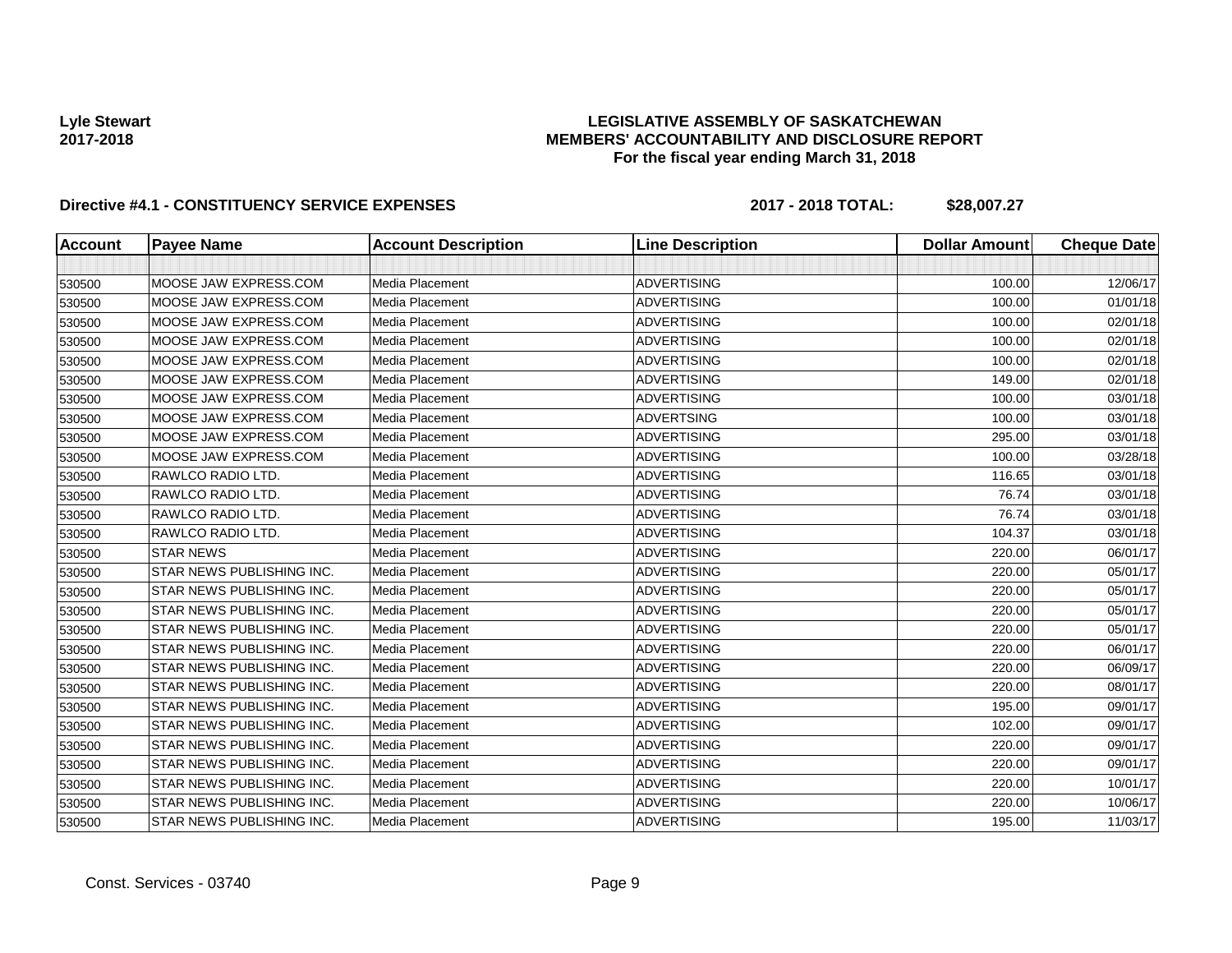## **LEGISLATIVE ASSEMBLY OF SASKATCHEWAN MEMBERS' ACCOUNTABILITY AND DISCLOSURE REPORT For the fiscal year ending March 31, 2018**

| <b>Account</b> | <b>Payee Name</b>                | <b>Account Description</b> | <b>Line Description</b> | <b>Dollar Amount</b> | <b>Cheque Date</b> |
|----------------|----------------------------------|----------------------------|-------------------------|----------------------|--------------------|
|                |                                  |                            |                         |                      |                    |
| 530500         | <b>STAR NEWS PUBLISHING INC.</b> | Media Placement            | <b>ADVERTISING</b>      | 220.00               | 12/01/17           |
| 530500         | <b>STAR NEWS PUBLISHING INC.</b> | Media Placement            | <b>ADVERTISING</b>      | 220.00               | 12/01/17           |
| 530500         | <b>STAR NEWS PUBLISHING INC.</b> | Media Placement            | <b>ADVERTISING</b>      | 203.50               | 01/01/18           |
| 530500         | STAR NEWS PUBLISHING INC.        | Media Placement            | <b>ADVERTISING</b>      | 220.00               | 01/01/18           |
| 530500         | <b>STAR NEWS PUBLISHING INC.</b> | Media Placement            | <b>ADVERTISING</b>      | 220.00               | 02/01/18           |
| 530500         | THE HERALD                       | Media Placement            | <b>ADVERTISING</b>      | 178.00               | 05/01/17           |
| 530500         | THE HERALD                       | Media Placement            | <b>ADVERTISING</b>      | 215.00               | 05/01/17           |
| 530500         | THE HERALD                       | Media Placement            | <b>ADVERTISING</b>      | 158.00               | 05/01/17           |
| 530500         | THE HERALD                       | Media Placement            | <b>ADVERTISING</b>      | 216.00               | 05/01/17           |
| 530500         | THE HERALD                       | Media Placement            | <b>ADVERTISING</b>      | 230.00               | 06/01/17           |
| 530500         | THE HERALD                       | Media Placement            | <b>ADVERTISING</b>      | 235.00               | 06/01/17           |
| 530500         | THE HERALD                       | Media Placement            | <b>ADVERTISING</b>      | 40.00                | 06/01/17           |
| 530500         | THE HERALD                       | Media Placement            | <b>ADVERTISING</b>      | 218.00               | 07/01/17           |
| 530500         | THE HERALD                       | Media Placement            | <b>ADVERTISING</b>      | 40.00                | 07/01/17           |
| 530500         | THE HERALD                       | Media Placement            | <b>ADVERTISING</b>      | 160.00               | 08/01/17           |
| 530500         | THE HERALD                       | Media Placement            | <b>ADVERTISING</b>      | 40.00                | 08/01/17           |
| 530500         | THE HERALD                       | Media Placement            | <b>ADVERTISING</b>      | 175.00               | 09/01/17           |
| 530500         | THE HERALD                       | Media Placement            | <b>ADVERTISING</b>      | 40.00                | 09/01/17           |
| 530500         | THE HERALD                       | Media Placement            | <b>ADVERTISING</b>      | 235.00               | 09/01/17           |
| 530500         | THE HERALD                       | Media Placement            | <b>ADVERTISING</b>      | 75.00                | 10/01/17           |
| 530500         | THE HERALD                       | Media Placement            | <b>ADVERTISING</b>      | 185.00               | 11/01/17           |
| 530500         | THE HERALD                       | Media Placement            | <b>ADVERTISING</b>      | 198.00               | 11/01/17           |
| 530500         | THE HERALD                       | Media Placement            | <b>ADVERTISING</b>      | 242.00               | 12/01/17           |
| 530500         | THE HERALD                       | Media Placement            | <b>ADVERTISING</b>      | 265.00               | 12/01/17           |
| 530500         | THE HERALD                       | Media Placement            | <b>ADVERTISING</b>      | 75.00                | 12/01/17           |
| 530500         | THE HERALD                       | Media Placement            | <b>ADVERTISING</b>      | 187.00               | 12/01/17           |
| 530500         | THE HERALD                       | Media Placement            | <b>ADVERTISING</b>      | 304.00               | 01/01/18           |
| 530500         | THE HERALD                       | Media Placement            | <b>ADVERTISING</b>      | 75.00                | 01/01/18           |
| 530500         | THE HERALD                       | Media Placement            | <b>ADVERTISING</b>      | 146.00               | 01/01/18           |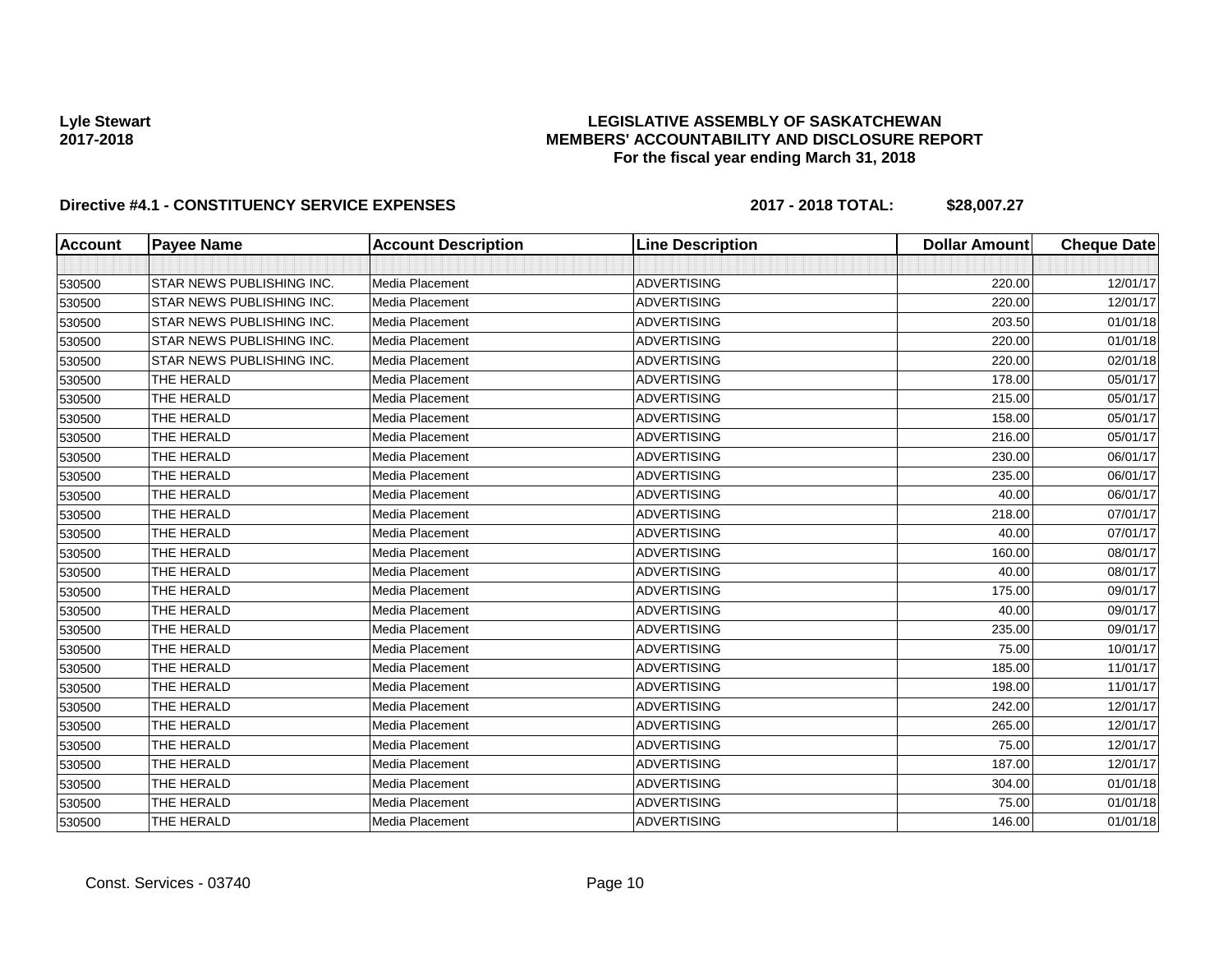## **LEGISLATIVE ASSEMBLY OF SASKATCHEWAN MEMBERS' ACCOUNTABILITY AND DISCLOSURE REPORT For the fiscal year ending March 31, 2018**

| <b>Account</b> | <b>Payee Name</b>                                   | <b>Account Description</b>                                        | <b>Line Description</b>      | <b>Dollar Amountl</b> | <b>Cheque Date</b> |
|----------------|-----------------------------------------------------|-------------------------------------------------------------------|------------------------------|-----------------------|--------------------|
|                |                                                     |                                                                   |                              |                       |                    |
| 530500         | THE HERALD                                          | Media Placement                                                   | <b>ADVERTISING</b>           | 245.00                | 02/01/18           |
| 530500         | THE HERALD                                          | Media Placement                                                   | <b>ADVERTISING</b>           | 170.00                | 03/01/18           |
| 530500         | THE HERALD                                          | Media Placement                                                   | <b>ADVERTISING</b>           | 146.00                | 03/20/18           |
| 530500         | THE HERALD                                          | Media Placement                                                   | <b>ADVERTISING</b>           | 125.00                | 03/20/18           |
|                | WESTERN PRODUCER                                    |                                                                   |                              |                       |                    |
| 530500         | <b>PUBLICATIONS</b>                                 | Media Placement                                                   | <b>ADVERTISING</b>           | 87.57                 | 03/07/18           |
| 530900         | <b>SILZER, ERICA</b>                                | <b>Promotional Items</b>                                          | <b>CHRISTMAS CARDS</b>       | 680.00                | 12/01/17           |
| 542000         | CAREFOOT, TERRY L                                   | Travel                                                            | POSTAGE/C.A. TRAVEL          | 32.12                 | 10/11/17           |
| 543201         | LEGISLATIVE FOOD SERVICE                            | Deputy Minister/Ministry Head Business<br>Expenses - Refreshments | <b>STUDENT DRINKS</b>        | 5.30                  | 12/01/17           |
| 550200         | THE HERALD                                          | Books, Mags and Ref Materials                                     | SUBSCRIPTION L. STEWART, MLA | 27.00                 | 10/01/17           |
| 555000         | <b>PRAIRIE SPRING WATER</b>                         | <b>Other Material and Supplies</b>                                | <b>BOTTLED WATER</b>         | 28.00                 | 05/01/17           |
| 555000         | <b>PRAIRIE SPRING WATER</b>                         | Other Material and Supplies                                       | <b>BOTTLED WATER</b>         | 28.00                 | 12/01/17           |
| 564300         | MOOSENET COMPUTER SERVICES Computer Hardware - Exp. |                                                                   | <b>PRINTER</b>               | 826.99                | 10/01/17           |
| 564600         | CAREFOOT, TERRY L                                   | Computer Software - Exp                                           | <b>NORTON ANTI VIRUS</b>     | 61.04                 | 10/01/17           |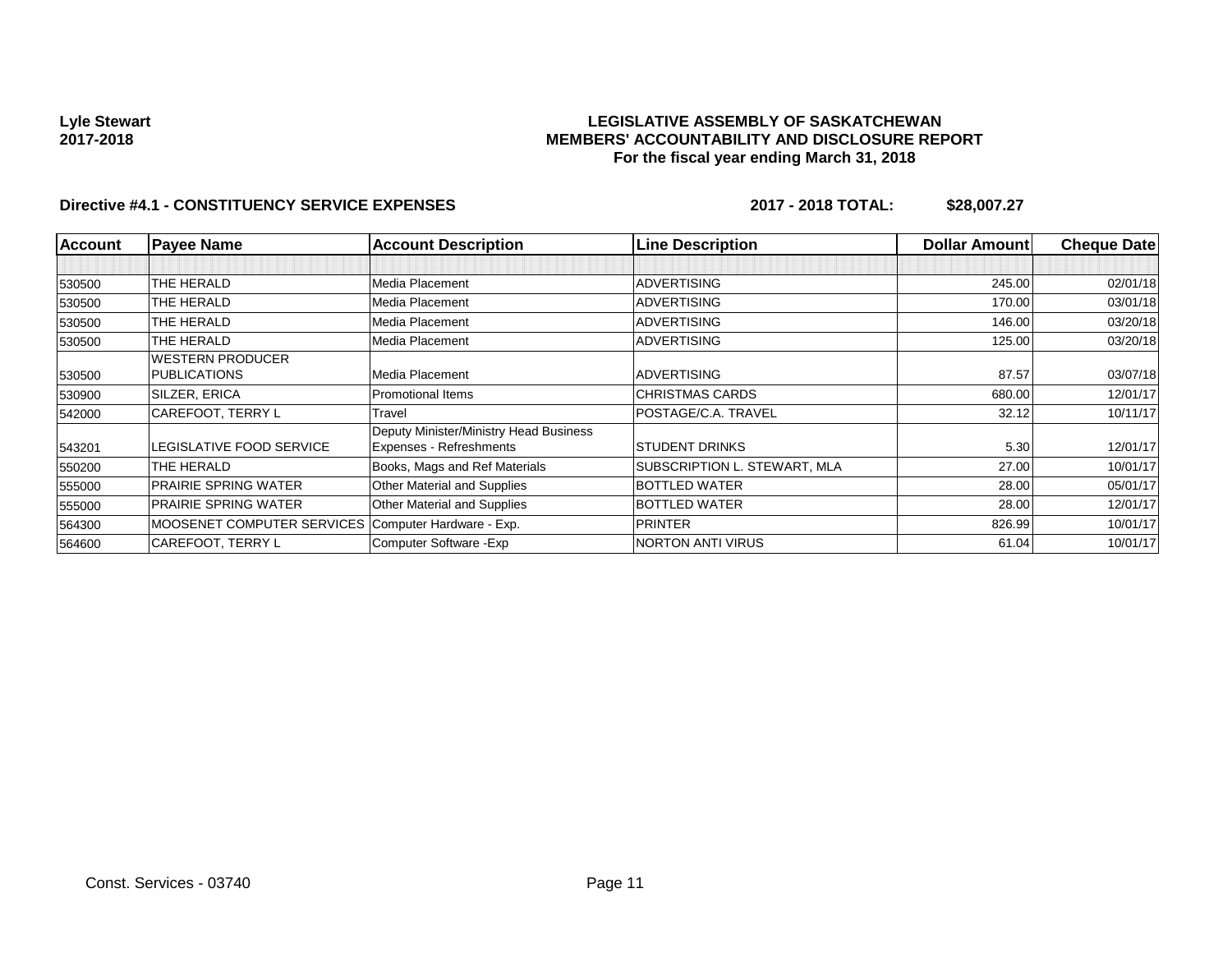## **LEGISLATIVE ASSEMBLY OF SASKATCHEWAN MEMBERS' ACCOUNTABILITY AND DISCLOSURE REPORT For the fiscal year ending March 31, 2018**

# Directive #6 - CONSTITUENCY ASSISTANT EXPENSES 2017 - 2018 TOTAL: \$48,070.70

| <b>Account</b> | <b>Payee Name</b> | <b>Account Description</b> | <b>Dollar Amount</b> | <b>Cheque Date</b> |
|----------------|-------------------|----------------------------|----------------------|--------------------|
|                |                   |                            |                      |                    |
| 513000         | CAREFOOT, TERRY L | Out-of-Scope Permanent     | 1891.2               | 04/11/17           |
| 513000         | CAREFOOT, TERRY L | Out-of-Scope Permanent     | $-1891.2$            | 04/11/17           |
| 513000         | CAREFOOT, TERRY L | Out-of-Scope Permanent     | 1891.2               | 04/25/17           |
| 513000         | CAREFOOT, TERRY L | Out-of-Scope Permanent     | 1891.2               | 05/09/17           |
| 513000         | CAREFOOT, TERRY L | Out-of-Scope Permanent     | 1891.2               | 05/24/17           |
| 513000         | CAREFOOT, TERRY L | Out-of-Scope Permanent     | 1891.2               | 06/06/17           |
| 513000         | CAREFOOT, TERRY L | Out-of-Scope Permanent     | 1702.08              | 06/20/17           |
| 513000         | CAREFOOT, TERRY L | Out-of-Scope Permanent     | 1891.2               | 07/05/17           |
| 513000         | CAREFOOT, TERRY L | Out-of-Scope Permanent     | 1702.08              | 07/18/17           |
| 513000         | CAREFOOT, TERRY L | Out-of-Scope Permanent     | 1891.2               | 08/01/17           |
| 513000         | CAREFOOT, TERRY L | Out-of-Scope Permanent     | 1702.08              | 08/15/17           |
| 513000         | CAREFOOT, TERRY L | Out-of-Scope Permanent     | 1702.08              | 08/29/17           |
| 513000         | CAREFOOT, TERRY L | Out-of-Scope Permanent     | 1702.08              | 09/12/17           |
| 513000         | CAREFOOT, TERRY L | Out-of-Scope Permanent     | 1891.2               | 09/26/17           |
| 513000         | CAREFOOT, TERRY L | Out-of-Scope Permanent     | 1891.2               | 10/11/17           |
| 513000         | CAREFOOT, TERRY L | Out-of-Scope Permanent     | 1702.08              | 10/24/17           |
| 513000         | CAREFOOT, TERRY L | Out-of-Scope Permanent     | 1891.2               | 11/07/17           |
| 513000         | CAREFOOT, TERRY L | Out-of-Scope Permanent     | 1891.2               | 11/21/17           |
| 513000         | CAREFOOT, TERRY L | Out-of-Scope Permanent     | 1702.08              | 12/05/17           |
| 513000         | CAREFOOT, TERRY L | Out-of-Scope Permanent     | 1891.2               | 12/19/17           |
| 513000         | CAREFOOT, TERRY L | Out-of-Scope Permanent     | 1891.2               | 01/03/18           |
| 513000         | CAREFOOT, TERRY L | Out-of-Scope Permanent     | 1512.96              | 01/16/18           |
| 513000         | CAREFOOT, TERRY L | Out-of-Scope Permanent     | 1891.2               | 02/01/18           |
| 513000         | CAREFOOT, TERRY L | Out-of-Scope Permanent     | 1891.2               | 02/13/18           |
| 513000         | CAREFOOT, TERRY L | Out-of-Scope Permanent     | 1891.2               | 03/01/18           |
| 513000         | CAREFOOT, TERRY L | Out-of-Scope Permanent     | 1891.2               | 03/13/18           |
| 513000         | CAREFOOT, TERRY L | Out-of-Scope Permanent     | 1891.2               | 03/27/18           |
| 513000         | CAREFOOT, TERRY L | Out-of-Scope Permanent     | 1891.2               | 04/10/18           |
| 514000         | LEAMAN, BEVERLY   | Casual/Term                | 885.26               | 06/06/17           |